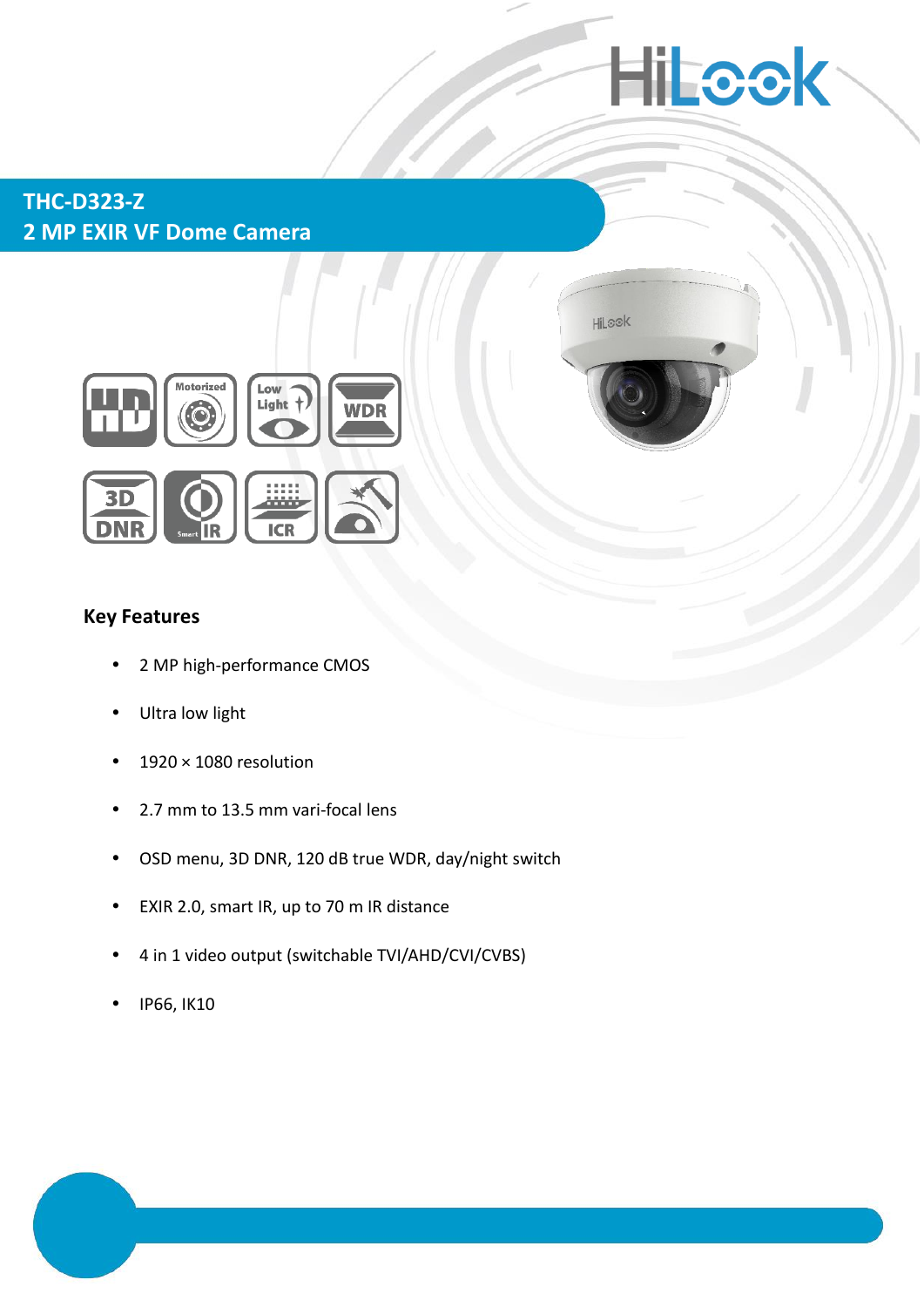## **Specifications**

Y

| Camera                          |                                                                                                     |
|---------------------------------|-----------------------------------------------------------------------------------------------------|
| Image Sensor                    | 2 MP CMOS image sensor                                                                              |
| Signal System                   | PAL/NTSC                                                                                            |
| Video Frame Rate                | PAL: 1080p@25fps<br>NTSC: 1080p@30fps                                                               |
| Resolution                      | 1920 (H) × 1080 (V)                                                                                 |
| Min. Illumination               | 0.005 Lux@(F1.2, AGC ON), 0 Lux with IR                                                             |
| <b>Shutter Time</b>             | PAL: 1/25 s to 1/50, 000 s<br>NTSC: 1/30 s to 1/50, 000 s                                           |
| Lens                            | 2.7 mm to 13.5 mm                                                                                   |
| <b>Horizontal Field of View</b> | 102.4° to 31°                                                                                       |
| Lens Mount                      | $\Phi$ 14                                                                                           |
| Day & Night                     | IR cut filter                                                                                       |
| Angle Adjustment                | Pan: 0° to 355°, Tilt: 0° to 75°, Rotation: 0° to 355°                                              |
| Synchronization                 | Internal synchronization                                                                            |
| WDR (Wide Dynamic Range)        | 120 dB                                                                                              |
| <b>Menu</b>                     |                                                                                                     |
| AGC                             | High/Medium/Low                                                                                     |
| D/N Mode                        | Auto/Color/BW (Black and White)                                                                     |
| <b>BLC</b>                      | Support                                                                                             |
| <b>WDR</b>                      | Support                                                                                             |
| Language                        | English                                                                                             |
| <b>Functions</b>                | Brightness, Sharpness, 3D DNR, Mirror, Smart IR                                                     |
| <b>Interface</b>                |                                                                                                     |
| Video Output                    | 1 HD analog output                                                                                  |
| Switch Button                   | TVI/AHD/CVI/CVBS                                                                                    |
| <b>General</b>                  |                                                                                                     |
| <b>Operating Conditions</b>     | -40 °C to 60 °C (-40 °F to 140 °F), Humidity: 90% or less (non-condensation)                        |
| Power Supply                    | 12 VDC ±25%<br>*You are recommended to use one power adapter to supply the power for one<br>camera. |
| Power Consumption               | Max. 7.7 W                                                                                          |
| Protection Level                | IP66, IK10                                                                                          |
| Material                        | Metal                                                                                               |
| IR Range                        | Up to 70 m                                                                                          |
| Dimensions                      | $\varnothing$ 143 mm × 106.7 mm (5.62" × 4.19")                                                     |
| Weight                          | Approx. 671 g (1.48 lb.)                                                                            |